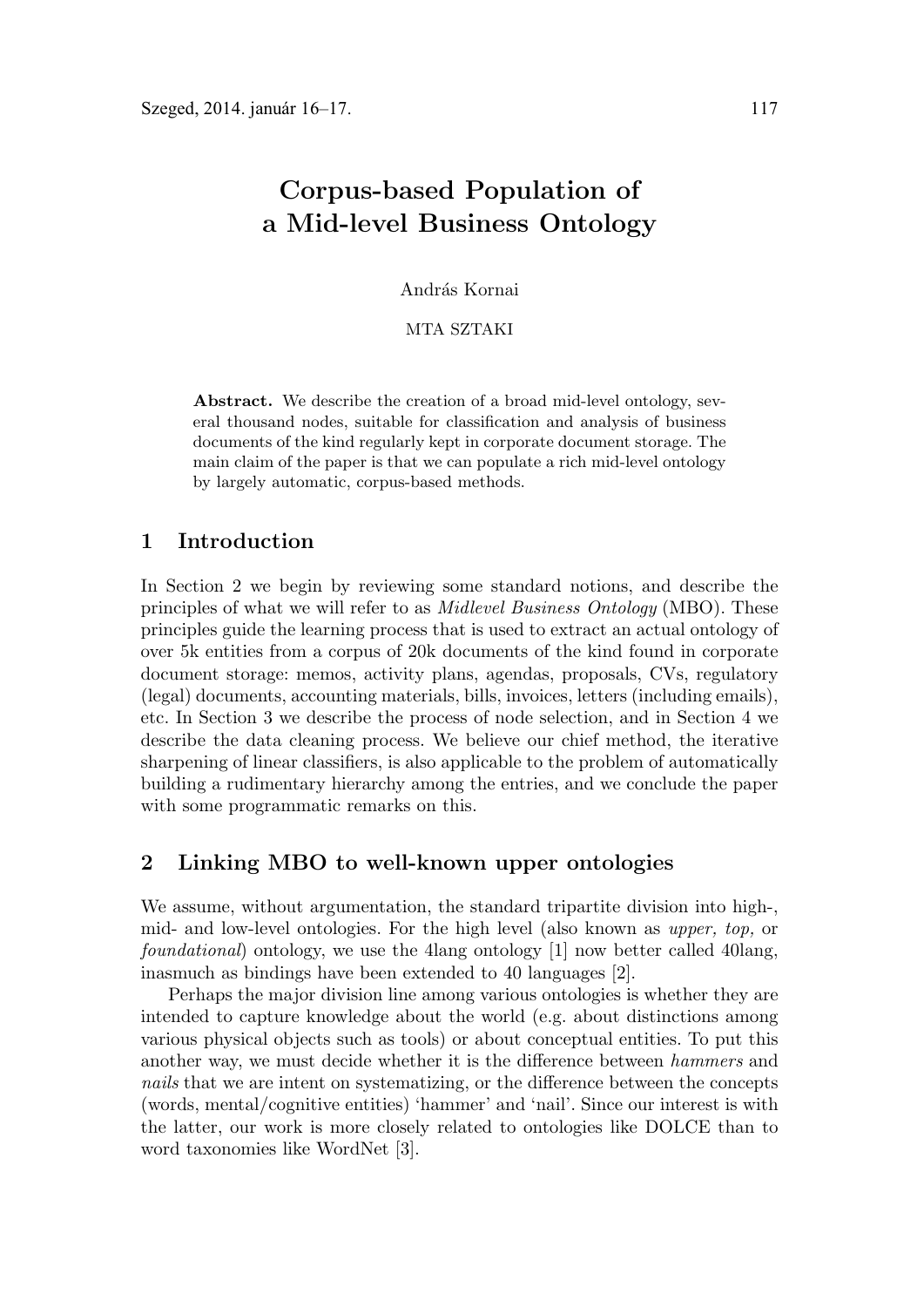The very same object, say an MS Word file preserved on a particular floppy disk, can be a 'contract', a 'draft', or an 'exhibit', which means that very different rules apply to it – drafts can be modified at will, while tampering with evidence is a crime. At the same time, different objects, such as the file as it appears on the hard drive, in hardcopy, or in an email attachment preserved on a computer on another continent, may relevantly be called the same.

Cataloging physical objects remains a valid goal for ontologies, but to use MBO for this purpose it would have to be supplemented by some system of physical or logical coordinates which lies outside the business ontology proper. The main lesson we take away from physical objects is that none of them are true endurants: things have a beginning (creation process) and end (destruction process). This is evident for business objects like contracts or offers, but in MBO we treat more enduring abstract objects like laws and regulations the same way.

For a full ontology, we would need three kinds of information: pure generic, modified generic, and domain-specific. By pure generic information we mean the kind of very general statement that objects (typically, nouns) can be divided in two basic classes, 'physical' and 'conceptual', with mass, energy, and space-time coordinates easily attached to the former, but not the latter, while requirements, obligations, etc. are easily attached to the latter but not the former. Statements at this high level of generality apply within the business domain just as well as in any other domain we can think of, such as the medical or the legal domains, and thus belong in the top-level ontology.

With a thousand or so entries, 4lang is considerably richer than the philosophically inspired top-level ontologies, and contains many words that we call modified generics. For an example, consider *charge*, which is in a business context tied to fees 'merces', in a legal context to 'accusatio', both of which modify the general meaning of charge as some kind of attack 'impetus' quite substantially. The overlap between 4lang and the raw mid-level list is a rich source of examples of this phenomenon, but we find even more examples among words that are not considered basic and are thus not present in 4lang: consider for example the verb to hedge. Outside the business domain, this means 'to avoid giving a promise or direct answer' (Merriam-Webster), within the domain the prevalent meaning is 'to buy or sell commodity futures as a protection against loss due to price fluctuation'. The two meanings share the common element 'to evade the risk of commitment' but the technical means of carrying out the evasion are very different.

Finally, for an example of a *domain-specific* concept consider *budget* (both noun and verb). It is possible to use this word in another domain, e.g. a newspaper story about a boxing match may say that the loser didn't budget enough energy for the final round, but by doing so the writer invokes the business metaphor (a reversal of the more common 'business is war' trope). To capture the truly business-specific vocabulary we need to proceed top down, building out some core scripts, such as retail business, where products are sold to customers, rental business, where products are leased or rented to customers, service, market, and so forth. All these core scripts have the same typecasting power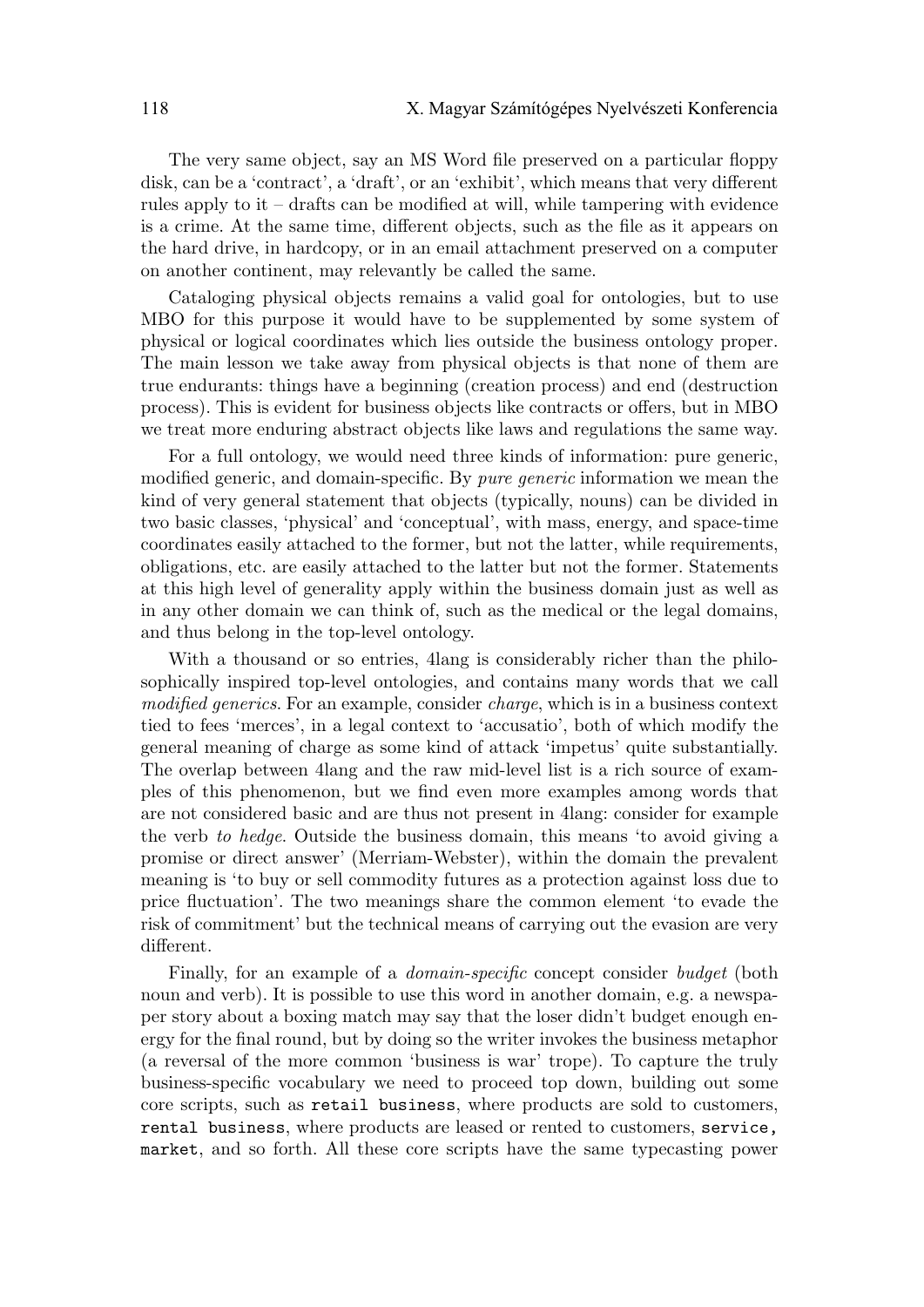over their components: we may normally think of surgical wards in the medical context, where an appendictomy is 'an urgent life-saving procedure', but we may also think of them as retail stores, where appendictomies are products, sold to customers. These customers happen to be called 'patients', but business is business, we first need to establish their capacity to pay.

Since our overarching goal is to establish the business-specific concepts, including the business-specific readings of generic concepts, with as little human intervention as possible, we need to divide the corpus into documents that are, ideally, reflective only of a single core category such as retail. For this we need to clean the corpus of material that belongs, according to human judgment, to two or more (sub)domains at the same type: typical examples would be a document that describes the procedure for testing financial software, as it belongs both to banking and IT, or plans for customer-facing operations (retail) for an organization that normally operates upstream (wholesale).

# **3 Automatic acquisition of nodes**

Part of the challenge in building mid-level ontologies comes from above, linking with the top level, and part comes from below, in trying to link with specific low-level ontologies and knowledge bases. But there are two challenges that are intrinsic to the middle level: populating the domain ontology, and keeping it free from material from other mid- or low-level domains. One way to build MBO would be based on introspection, but it is hard to find experienced businessmen who are also sophisticated lexicographers, ontology builders, and knowledge engineers at the same time. Here we describe how we can select a rich mid-level ontology based on a corpus, and defer the issue of keeping out polluting material to Section 3.

We begin with the CS corpus of about 20k documents selected randomly from the servers of a well known multinational firm (over EUR 10 billion in annual revenues and over 100k employees) that offers professional services to other businesses, guaranteeing that the vocabulary extracted from it is not restricted to any vertical. (As it currently stands, the CS corpus is not available to the public, but efforts to suitably anonymize it are under way.) The 27m word tokens are in 453k types, of which 216,450 occur more than once (hapax legomena are discarded). The rest was compared to the Google 1T vocabulary [4] in several steps.

First, we considered the words unique to the CS corpus and order these by frequency. At the top we only find expressions such as  $N/A$  or follow-up which are missing from G1T only because Google is using a different tokenization algorithm, which splits on slash and hyphen. In fact, over 70% of the 103k words that do not appear in G1T are the result of such mismatches, and the remainder is dominated by token classes whose individual words are of little interest, such as numbers like 56101363; SQL and other programming language keywords such as VARCHAR25; and table column headers like StateIncluded. Once these Information Technology (IT) words are discarded, by a data cleaning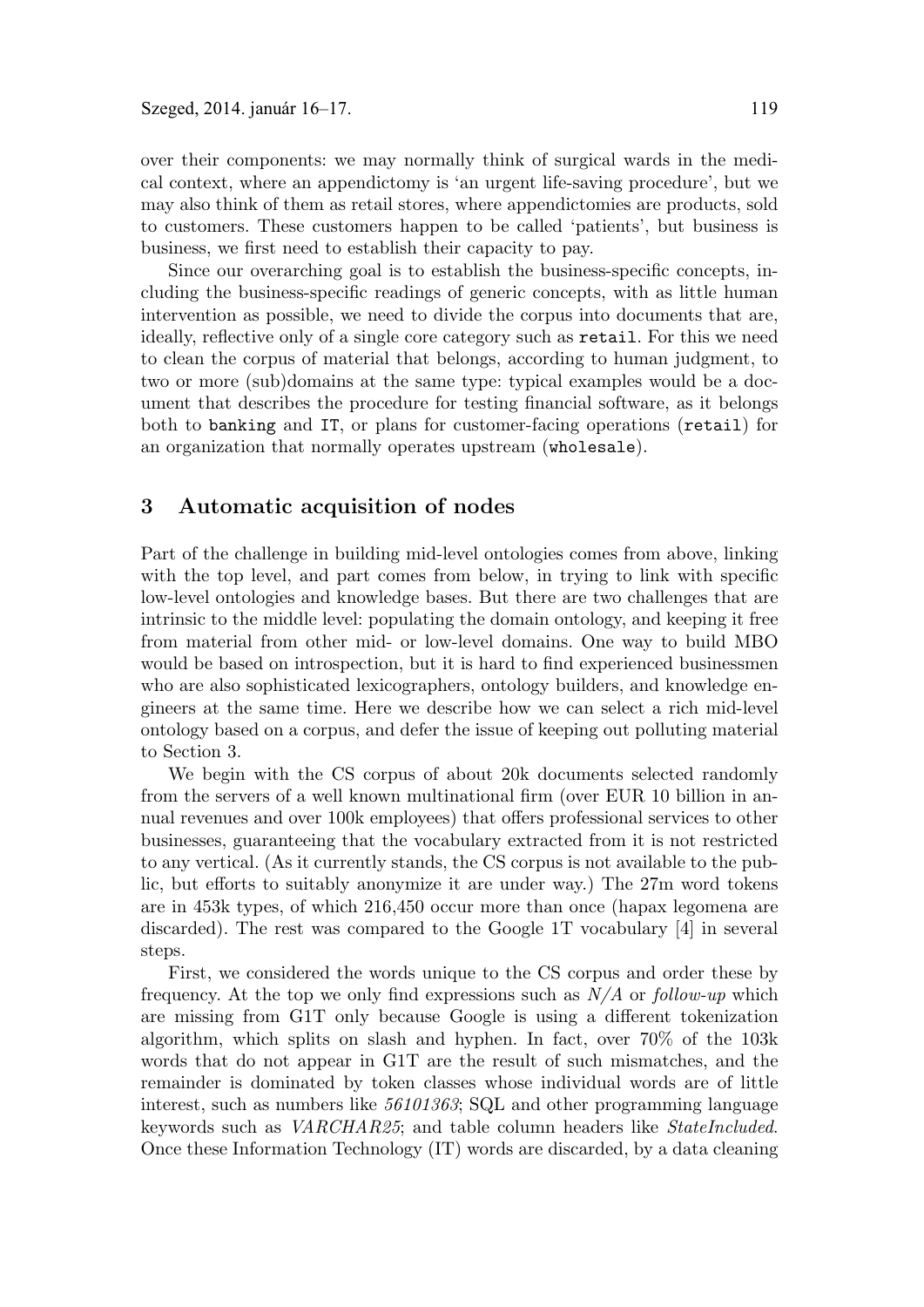process we defer to Section 3, we are left with only 1,722 words, the majority of which are foreign, typically French, Italian, German, and Spanish, reflecting the international nature of business. If these are removed and typos are discarded, we are left with only 85 words (in order of decreasing frequency):

subinventories, preadmit, autocash, promptable, billdate, tradelane, termdate, userviews, coverdoc, workrequest, substatuses, ratecode, preadmitted, megaprocesses, finaldoc, callbase, autoinvoicing, autoaccounting, acceptancetest, totalcharges, totalbarrels, recruitability, minispecs, invoiceless, soustotals, salesorders, workstructure, videocypher, sidemarking, preadmits, modelclass, modelcategory, desginator, wellnumber, prebonus, blueplate, waybilling, subnetworked, subledgering, subinstitutional, strawmans, stocknumbers, recoupability, rebillable, reapproves, prebilled, postbilling, outcomedoc, multifacilities, memodoc, intraoperation, hitchment, budgetxls, btuvalue, unissue, shipvendor, shiftwise, sheetmetals, settlementdoc, settlebatch, screenpainter, saleorder, retrieveability, reputs, reportxls, reportsdoc, palettization, nonclearable, newquantity, matrixtesting, matrixdoc, matricesdoc, materialsql, masterdoc, manweeks, knowledgeweb, jobchangeover, inputdoc, guidelinesdoc, detailable, dealsheets, bundletracker, autosourcing, autoscheduled.

Many of these are either whitespace errors or, more likely, also column headings: term date, work request, settlement doc, etc. With a high quality morphological analyzer we can find many others that appear in G1T in their citation (stem) form: subinventory, substatus, preadmit, etc., and once these are taken into account, we are left with a handful of compounds and latinate formations (particularly prefixes pre-, sub-, un-, re-, intra-, see [5]) that are truly characteristic of business vocabulary. Overall, words that are missing from G1T are not a significant source of MBO candidates.

Next we consider those 103k words that appear both in CS with absolute frequency  $F > 1$  and in G1T with absolute frequency  $G > 100$  (the cutoff of the Google count). We exclude proper names (since the corpus is not yet anonymized), which reduces the corpus to 30k word forms. Since the G1T corpus is much larger (by a factor of about 25,000),  $\log(G/F)$  is on the average 9.93, with a variance of 2.22. Therefore, it makes sense to restrict attention to those words where this number is below average, i.e. those words that are used at least as often in business documents as in general English. Only 14k word forms meet this criterion, and a quarter of these are foreign. We can remove the bulk of these by prefiltering the corpus for language.

Of the remaining 10,227 words we consider only those 6,039 that appear at least in 9 documents. The publicly available mid-level entity list (for which see http://hlt.sztaki.hu/resources) is cleaned of typos (including proper names that were left uncapitalized) but not fully stemmed. Since this is a departure from standard lexicographic practice, let us briefly describe the reason for keeping non-stemmed (often derived, but sometimes even inflected) forms. Consider, for example, the adjective *yearly*, obtained from the stem *year* by an entirely regular, highly productive suffix. Since there is nothing business-specific about the word year or the way this word is used in business documents, it clearly doesn't belong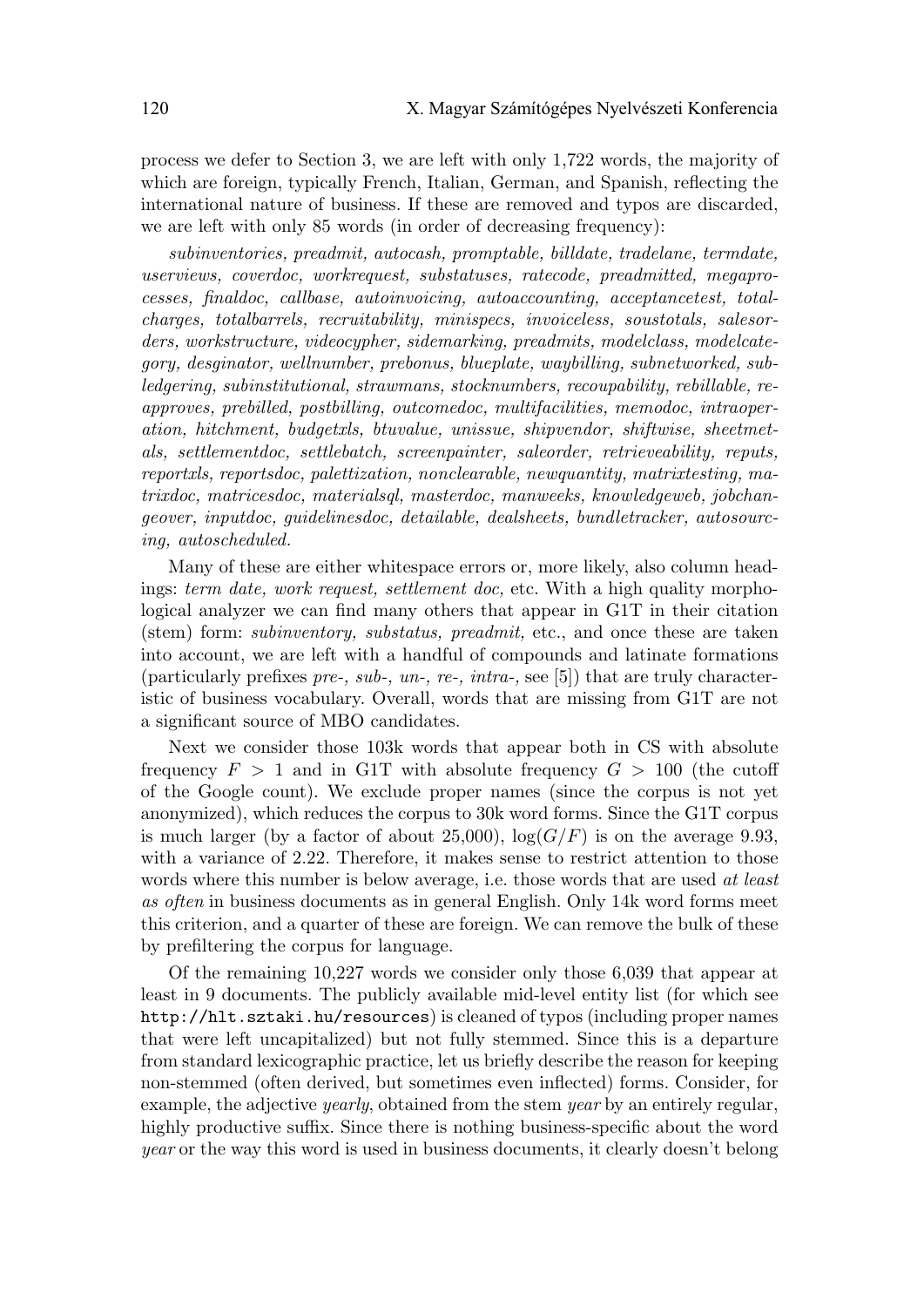in MBO. But in the business context yearly carries a sense of obligation that is missing from the generic use – iceberg formation or stork migration happen yearly, but are not obligations. This is quite consistent with the fact that the relative frequency of year is the same in the business domain as in English in general, while the frequency of yearly is almost twice (1.92 times) as large.

In fact, higher than expected proportion of derived forms is a good predictor of domain-specificity. Consider a plural like customizations or a past tense like architected – these are far less likely in environments where customization is not a frequent noun and to architect is not a frequent verb to begin with. Though random spot-checks of material from other domains bear out the validity of this observation, we have something of a chicken-and-egg problem here, in that we cannot at the same time claim that our material proves the observation and use the observation to select the material. In this paper, we chose to take the validity of our observation on faith, and use it instrumentally to select the MBO nodes – independent verification must await the public availability of domain-specific corpora and their independently arrived at mid-level ontologies.

## **4 Cleaning the data**

Ideally, we would want to begin with a few well understood scripts (in the sense of Schank and Abelson [6]) such as 'selling', 'investing', and other prominent business activities, but this would again lead us to the problem that we started out with, that there are very few domain experts who are also knowledge engineers. Thus we seek a less perfect automated or semi-automated solution, one that clusters the mid-level data in script- or frame-sized subdomains, ideally with minimal overlap. Of course eliminating overlap cannot be taken to the extreme: every business operates in some domain, often more than one, and if we omitted every retail document that is about apparel or automotive or similar verticals we'd be left with nothing.

Manual inspection of the raw entity list made clear that we have a significant number of documents containing terms that are highly specific to information technology  $(T)$ : not just programming terms like *alloc, atoi, fflush, fprintf, ...* but also expressions associated to the high-level planning stages such as alphanum, autoexec, flowchart, gigabyte, groupware, etc. Here we had to make a strategic decision, whether to treat IT as yet another business domain, or segregate the IT-specific vocabulary. Since our data was obtained via IT consulting, in the interest of a balanced ontology we chose the latter method, but we emphasize that the algorithm used for doing so is just as applicable to the IT versus non-IT decision as it is to retail versus wholesale.

In stage 0, we begin with a manually selected seed list of IT-specific words such as the ones listed above, and observe their probability in the corpus. We compute a simple but effective linear classifier (see [7]) that uses the relevance (defined as the difference between the log frequency in the positive set and the log frequency in the background model) of keywords and key phrases for weights, retaining only those keywords/phrases whose relevance exceeds some threshold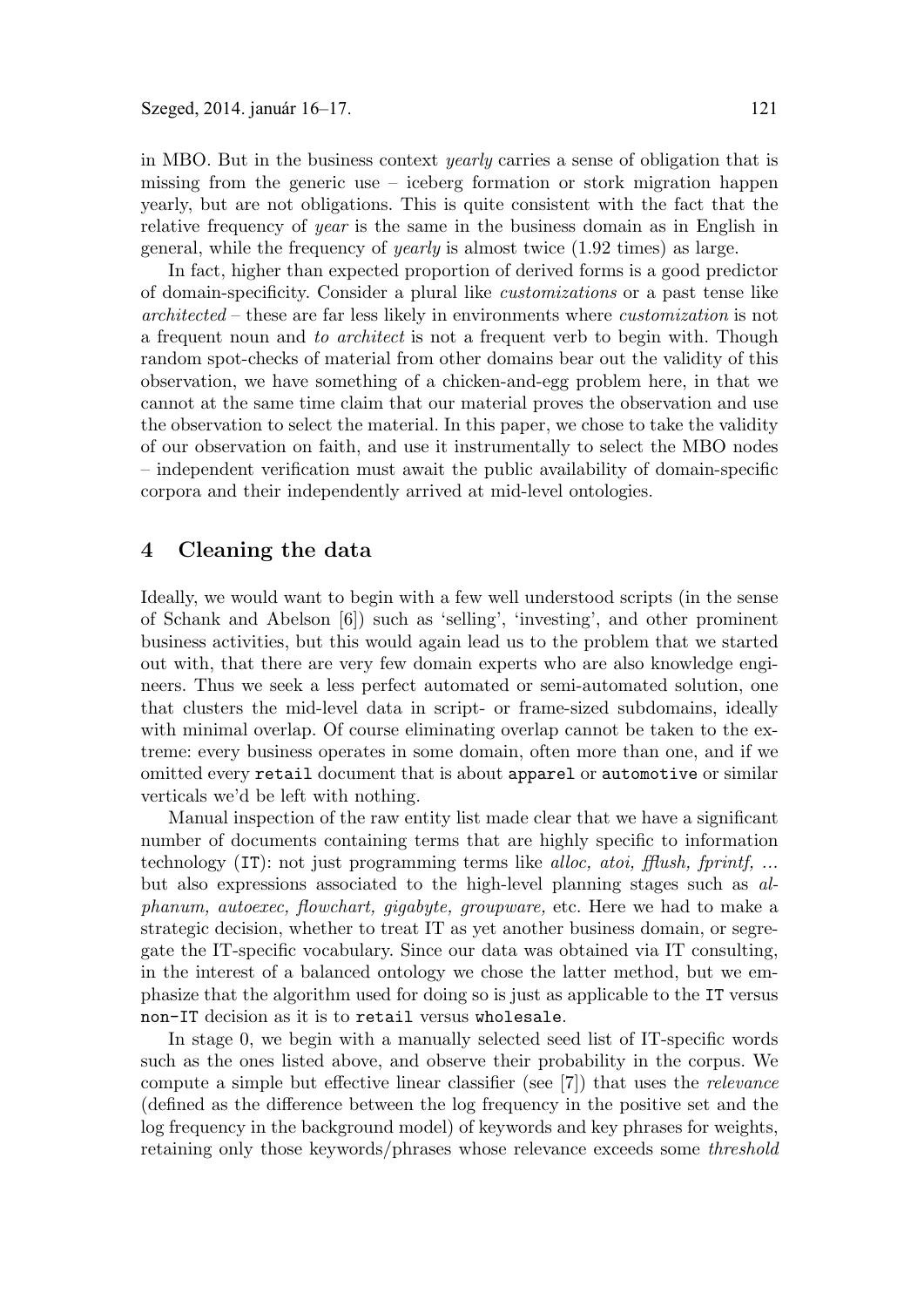of significance  $\tau$ , say  $\tau = 3$ . At this stage, we use the G1T count for background. The stage 0 classifier is thus a simple relevance-weighted word vector, which is multiplied with the TF vector of each document to obtain a raw score that gets normalized by dividing it by  $n^{0.8}$ , where n is the number of words in the document. (Here 0.8 is the Herdan-Heaps exponent, see [8] and [9]).

In stage 1, we rank the documents by the stage 0 classifier, and cut off the list by manual inspection so as to include only evidently IT-specific documents. Techniques for automating this step are of great interest, but would take us far from our immediate goals of populating the ontology and building the knowledge base. We now repeat the frequency count on the selected documents, and rerank the words, using either G1T or the overall corpus frequencies as background for establishing the relevances. The process can be iterated as many times as we wish, limited only by our ability to cut off the document lists (which is easy by binary search). A list of some 80 highly IT-specific terms obtained this way is included here:

abend abends alphanum autocreate autofill configurator customization customizations datafield datafiles datawindow datawindows dbase dbms deliverables dialer downtime esc fileserver flowchart flowsheet flowsheets fprintf functionality indirects inputters intercompany interfaced jobcode jpl keytab mainframes maint masterfiles matchcode matchcodes matl middleware mmddyy mmddyyyy parm parms pcs procs pseudocode redisplay redisplayed redisplays reformats routings rowid rqmt runscript signoff signoffs signon spoolfile sprintf sqlplus sqr strcat strcpy strncat strncmp strncpy strupr submenu subprocesses subsystem sybase systime tabbing tableset tablespace timestamp tinyint toupper userview varchar. As we discussed in Section 2, such lists are likely to contain many terms like redisplay redisplayed redisplays that stemming would collapse in a single term, but this would not be desirable in that domain-specific terms like *indirects* would by such a process be reduced to terms like indirect that are no longer specific to the domain. Practical experience with these classifiers shows that removing all but the top d keys  $(20 \le d \le 200)$  by aggressive thresholding decreases the recall of the classifiers by very little and their precision even less, and that the key issue driving performance is the choice of words/phrases kept rather than their exact weight.

The algorithm is best analyzed in the frame of PAC-learning [10]. Our sample space S is the corpus, our concept C to learn was IT above, but could be any other mid-level concept like insurance. We are interested in learning the concept with 1−δ probability and  $\epsilon$  precision, with  $\delta$ ,  $\epsilon$  in the 1-10% range, which is practically feasible, even though the theoretical bound based on VC dimension  $(d+1)$  for a linear classifier) falls short of what we want for this size ( $N \approx 20,000$ ) data set.

#### **5 Conclusions, future directions**

The main claim of this paper was that from a raw corpus of some 20k business documents we can populate a sizeable mid-level ontology with minimal human intervention. While we cannot at present make the corpus publicly accessible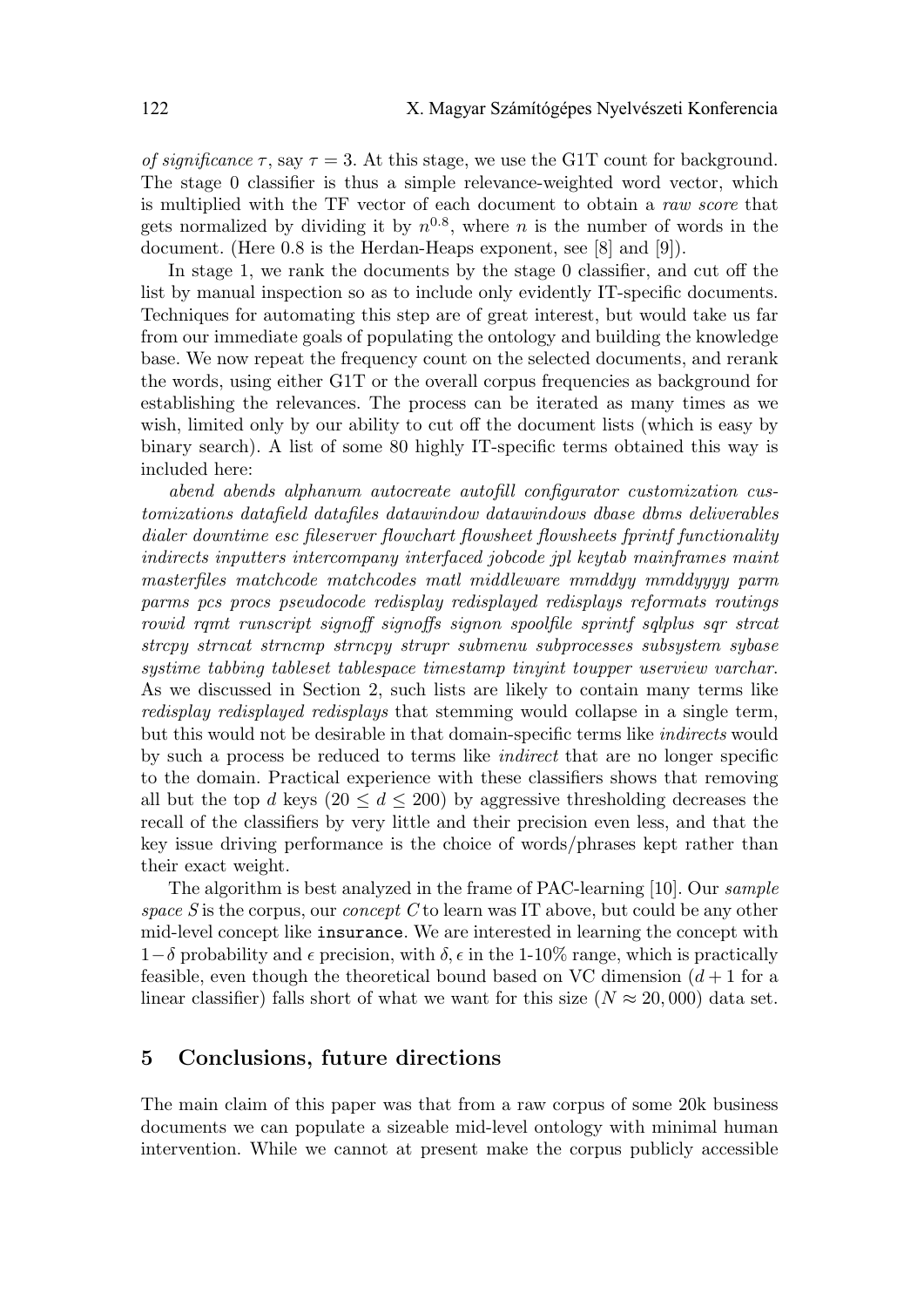(anonymization is still under way), we make the the raw concept list of 5,779 entries downloadable from http://hlt.sztaki.hu/resources.

This list, for the reasons discussed in the paper, is still a mixture of morphologically complex (derived, inflected) and morphologically simplex (stem) forms. By automatic stemming we would lose both ontological insight (e.g. that versioning is not just the process of making versions) and discriminative power in classification tasks. Once the hierarchization is complete, we expect the list to shrink to half of its current size, still quite large for a mid-level ontology.

The next steps are building the hierarchy and attaching definitions to each concept. Our plan is to generalize PAC concept learning to the case of learning several concepts together. Broadly speaking, instead of a single linear classifier and the attached document set we try to bootstrap  $k$  classifiers such that the associated k document sets are largely disjoint and exhaustive. For each domain we start with small, manually created seed lists e.g. for retail we would have customer discount price purchase retail seller store, for banking we would have account, atm, cd, checking, loan, savings and so forth, for a few dozen subdomains.

In each iteration, we cluster the documents, and investigate how well the classifiers capture these. For now, we have now way of automating this manual supervision step, but we note that such spotchecks require a great deal less labor than manually classifying the entire corpus to different subdomains.

#### **Acknowledgment**

We thank Judit Acs and Attila Zséder for their help at various stages of the pipeline.

#### **References**

- 1. Kornai, A., Makrai, M.: A 4lang fogalmi szótár [The 4lang concept dictionary]. In Tanács, A., Vincze, V., eds.: IX. Magyar Számitógépes Nyelvészeti Konferencia [Ninth Conference on Hungarian Computational Linguistics]. (2013) 62–70
- 2. Acs, J., Pajkossy, K., Kornai, A.: Building basic vocabulary across 40 languages. In: ´ Proceedings of the Sixth Workshop on Building and Using Comparable Corpora, Sofia, Bulgaria, Association for Computational Linguistics (2013) 52–58
- 3. Gangemi, A., Guarino, N., Masolo, C., Oltramari, A.: Sweetening WordNet with DOLCE. AI Magazine **24**(3) (2003) 13–24
- 4. Brants, T., Franz, A.: Web 1T 5-gram Version 1. Linguistic Data Consortium, Philadelphia (2006)
- 5. Aronoff, M.: Word Formation in Generative Grammar. MIT Press (1976)
- 6. Schank, R.C., Abelson, R.P.: Scripts, Plans, Goals and Understanding: An Inquiry into Human Knowledge Structures. Lawrence Erlbaum, Hillsdale, NJ (1977)
- 7. Kornai, A., Krellenstein, M., Mulligan, M., Twomey, D., Veress, F., Wysoker, A.: Classifying the Hungarian Web. In Copestake, A., Hajic, J., eds.: Proceedings of the EACL. (2003) 203–210
- 8. Herdan, G.: Quantitative linguistics. Butterworths, Washington (1964)